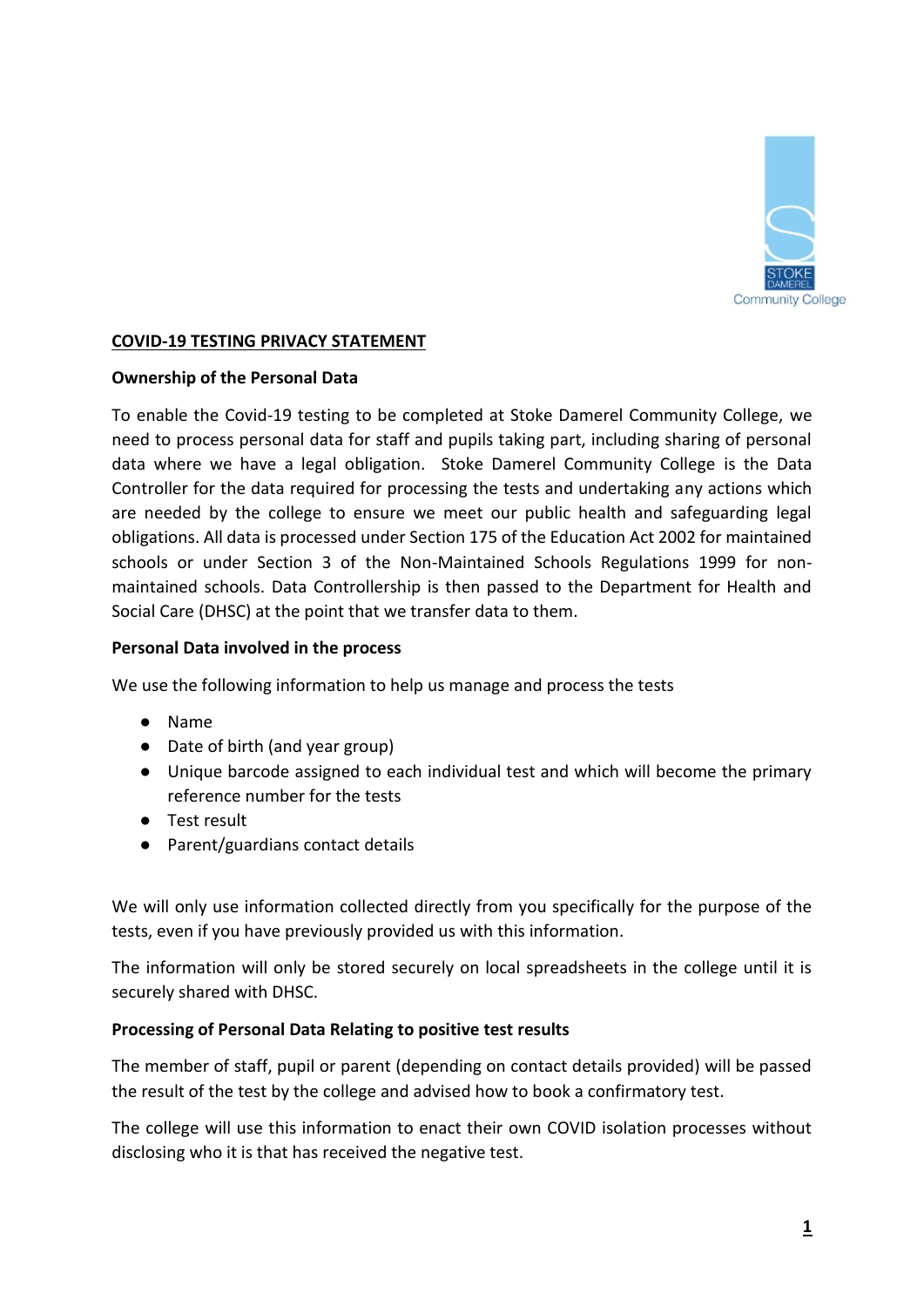The information will be transferred to DHSC, who will share it with NHS, PHE and the LA who will use the information for wider test and trace activities as well as statistical and research purposes.

This information is processed and shared under obligations set out in Public Health legislation under Regulations 3(1) and (4) of the Health Service (Control of Patient Information) Regulations 2002 (COPI) which allows the sharing of data for COVID related purposes.

This information will be kept by the college for up to 14 days and by the NHS for 8 years.

# **Processing of Personal Data Relating to Negative test results**

The college will record a negative result and the information will be transferred to DHSC, NHS, PHE and the LA who will use the information for statistical and research purposes.

This information is processed and shared under obligations set out in Public Health legislation under Regulations 3(1) and (4) of the Health Service (Control of Patient Information) Regulations 2002 (COPI) which allows the sharing of data for COVID related purposes.

This information will be kept by the college for up to 14 days and by the NHS for 8 years.

## **Data Sharing Partners**

The personal data associated with test results will be shared with DHSC, NHS, PHE and local government to ensure they take the necessary actions they need to complete under their legal obligations.

## **Your Rights**

Under data protection law, you have rights including:

**Your right of access** - You have the right to ask us for copies of your personal information.

**Your right to rectification** - You have the right to ask us to rectify personal information you think is inaccurate. You also have the right to ask us to complete information you think is incomplete.

**Your right to erasure** - You have the right to ask us to erase your personal information in certain circumstances.

**Your right to restriction of processing** - You have the right to ask us to restrict the processing of your personal information in certain circumstances.

Your right to object to processing - You have the right to object to the processing of your personal information in certain circumstances.

**Your right to data portability** - You have the right to ask that we transfer the personal information you gave us to another organisation, or to you, in certain circumstances.

You are not required to pay any charge for exercising your rights. If you make a request, whave one month to respond to you.